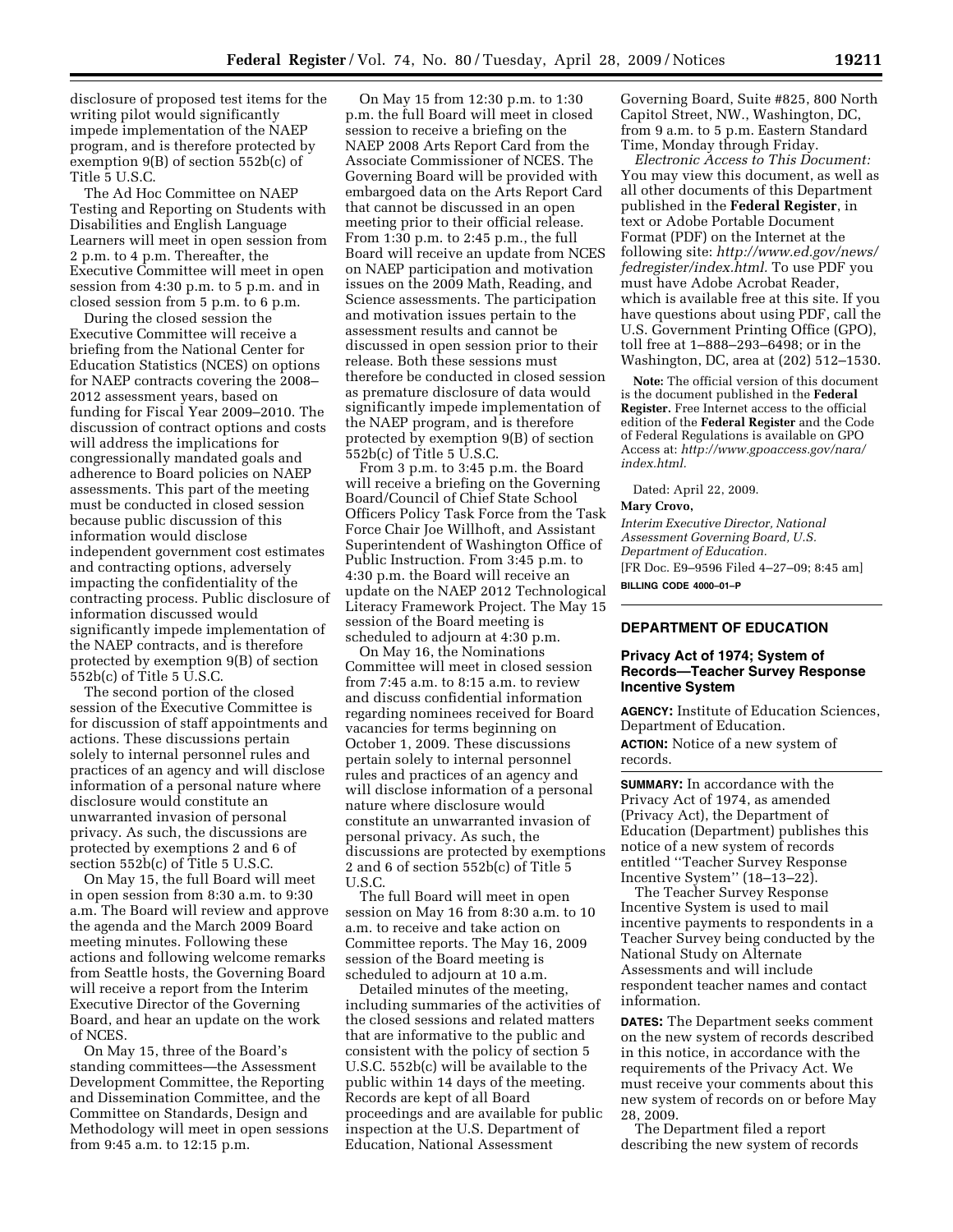covered by this notice with the Chair of the Senate Committee on Homeland Security and Governmental Affairs, the Chair of the House Committee on Oversight and Government Reform, and the Administrator of the Office of Information and Regulatory Affairs, Office of Management and Budget (OMB) on April 23, 2009. This system of records will become effective at the later date of—(1) the expiration of the 40-day period for OMB review on June 2, 2009; or (2) May 28, 2009, unless the system of records needs to be changed as a result of public comment or OMB review.

**ADDRESSES:** Address all comments about this proposed system of records to Kristen Lauer, PhD, National Center for Special Education Research, Institute of Education Sciences, U.S. Department of Education, 555 New Jersey Avenue, NW., Room 508H, Washington, DC 20208–5550. If you prefer to send comments through the Internet, use the following address: *comments@ed.gov.* 

You must include the term ''Teacher Survey Response Incentive System'' in the subject line of your electronic message.

During and after the comment period, you may inspect all comments about this notice at the Department in room 508H, 555 New Jersey Avenue, NW., Washington, DC, between the hours of 8 a.m. and 4:30 p.m., Eastern time, Monday through Friday of each week except Federal holidays.

# **Assistance to Individuals With Disabilities in Reviewing the Rulemaking Record**

On request, we will supply an appropriate aid, such as a reader or print magnifier, to an individual with a disability who needs assistance to review the comments or other documents in the public rulemaking record for this notice. If you want to schedule an appointment for this type of aid, please contact the person listed under **FOR FURTHER INFORMATION CONTACT**.

## **FOR FURTHER INFORMATION CONTACT:**

Kristen Lauer, National Center for Special Education Research, Institute of Education Sciences, U.S. Department of Education, 555 New Jersey Avenue, NW., Room 508H, Washington, DC 20208–5550. Telephone: (202) 219– 0377. If you use a telecommunications device for the deaf (TDD), call the Federal Relay Service (FRS), toll free, at 1–800–877–8339.

Individuals with disabilities can obtain this document in an alternative format (*e.g.,* Braille, large print, audiotape, or computer diskette) on

request to the contact person listed in this section.

#### **SUPPLEMENTARY INFORMATION:**

### **Introduction**

The Privacy Act (5 U.S.C. 552a(e)(4)) requires the Department to publish in the **Federal Register** this notice of a new system of records maintained by the Department. The Department's regulations implementing the Privacy Act are contained in part 5b of title 34 of the Code of Federal Regulations (CFR).

The Privacy Act applies to a record about an individual that is maintained in a system of records from which individually identifying information is retrieved by a unique identifier associated with each individual, such as a name or social security number. The information about each individual is called a ''record,'' and the system, whether manual or computer-based, is called a ''system of records.''

The Privacy Act requires each agency to publish a notice of a system of records in the **Federal Register** and to submit, whenever the agency publishes a new system of records or makes a significant change to an established system of records, a report to the Administrator of the Office of Information and Regulatory Affairs, OMB. Each agency is also required to send copies of the report to the Chair of the Committee on Oversight and Government Reform of the House of Representatives, and to the Chair of the Committee on Homeland Security and Governmental Affairs of the Senate. These reports are intended to permit an evaluation of the probable effect of the proposal on the privacy rights of individuals.

# **Electronic Access to This Document**

You can view this document, as well as all other documents of this Department published in the **Federal Register,** in text or Adobe Portable Document Format (PDF) on the Internet at the following site: *http://www.ed.gov/ news/fedregister/index.html.* 

To use PDF you must have Adobe Acrobat Reader, which is available free at this site. If you have questions about using PDF, call the U.S. Government Printing Office (GPO), toll free, at 1– 888–293–6498; or in the Washington, DC, area at (202) 512–1530.

**Note:** The official version of this document is the document published in the **Federal Register.** Free Internet access to the official edition of the **Federal Register** and the Code of Federal Regulations is available on GPO Access at: *http://www.gpoaccess.gov/nara.* 

Dated: April 23, 2009.

# **Sue Betka,**

*Acting Director, Institute of Education Sciences.* 

For the reasons discussed in the preamble, the Acting Director of the Institute of Education Sciences (IES), U.S. Department of Education (the Department), publishes a notice of a new system of records to read as follows:

## **SYSTEM NUMBER:**

18–13–22

#### **SYSTEM NAME:**

Teacher Survey Response Incentive System.

### **SECURITY CLASSIFICATION:**

None.

#### **SYSTEM LOCATIONS:**

(1) National Center for Education Statistics, Institute of Education Sciences, 1990 K Street, NW., Washington, DC 20006–1103.

(2) SRI International, 333 Ravenswood Ave., Menlo Park, CA 94025–3493 (contractor).

### **CATEGORIES OF INDIVIDUALS COVERED BY THE SYSTEM:**

The Teacher Survey Response Incentive System contains records of respondents to the Teacher Survey being administered as part of the National Study on Alternate Assessments Teacher Survey.

#### **CATEGORIES OF RECORDS IN THE SYSTEM:**

The Teacher Survey Response Incentive System contains records, including name and contact information, necessary for mailing incentive checks to survey respondents.

#### **AUTHORITY FOR MAINTENANCE OF THE SYSTEM:**

The Teacher Survey is part of the National Study on Alternate Assessments, which is authorized by section 664(c) of the Individuals with Disabilities Education Act (20 U.S.C. 1464(c)). This Study is also authorized under sections 171(b) and 173 of the Education Sciences Reform Act of 2002 (ESRA) (20 U.S.C. 9561(b) and 9563).

#### **PURPOSE(S):**

The information contained in the records maintained in this system is used for the following purpose: To allow the Department's contractor administering the National Study on Alternate Assessments (NSAA) Teacher Survey to mail response incentive checks to respondents who complete the survey.